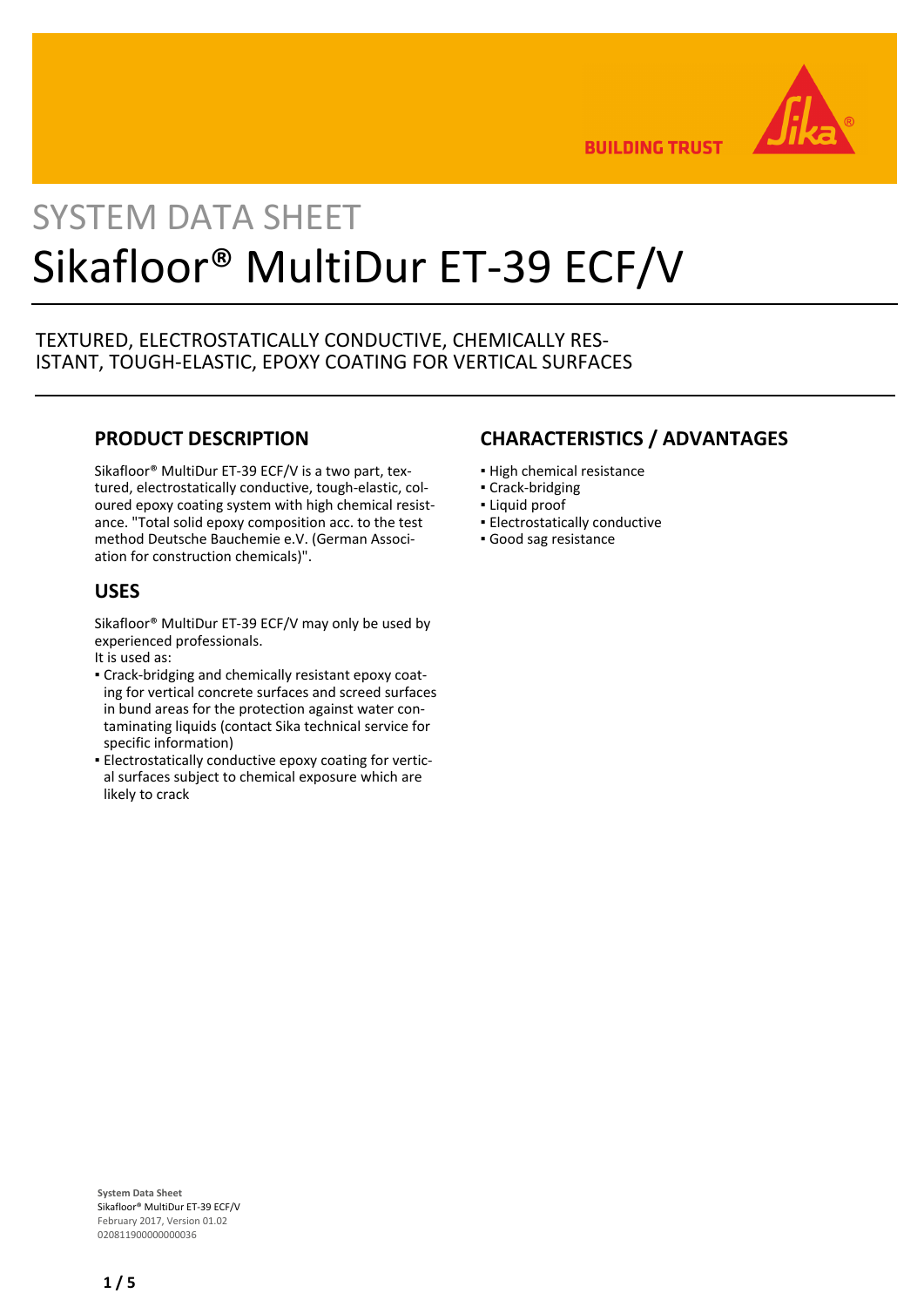# **SYSTEM INFORMATION**

#### **System Structure**

|                                | 1. Primer                                                                                                                                                                                                                                                                                                                                                                                                      | Sikafloor®-156/-161                                                              |  |  |
|--------------------------------|----------------------------------------------------------------------------------------------------------------------------------------------------------------------------------------------------------------------------------------------------------------------------------------------------------------------------------------------------------------------------------------------------------------|----------------------------------------------------------------------------------|--|--|
|                                | 2. Conductive undercoat + Earthing<br>connection                                                                                                                                                                                                                                                                                                                                                               | Sikafloor®-390 ECF filled with 2.5 -<br>4.0 % Extender T + Sika® Earthing<br>Kit |  |  |
|                                | 3. Conductive primer                                                                                                                                                                                                                                                                                                                                                                                           | Sikafloor®-220 W Conductive                                                      |  |  |
|                                | 4. Final conductive coating                                                                                                                                                                                                                                                                                                                                                                                    | Sikafloor®-390 ECF filled with 2.5 -<br>4.0 % Extender T                         |  |  |
|                                | The system configurations as described must be fully complied with and<br>may not be changed.                                                                                                                                                                                                                                                                                                                  |                                                                                  |  |  |
| <b>Chemical base</b>           | Epoxy                                                                                                                                                                                                                                                                                                                                                                                                          |                                                                                  |  |  |
| <b>Appearance</b>              | Orange peel textured, semi-gloss                                                                                                                                                                                                                                                                                                                                                                               |                                                                                  |  |  |
| Colour                         | Almost unlimited choice of colour shades.<br>Due to the nature of carbon fibres providing the conductivity, it is not pos-<br>sible to achieve exact colour matching. With very bright colours (such as<br>yellow and orange), this effect is increased. Under direct sun light there<br>may be some variations and colour variation, this has no influence on the<br>function and performance of the coating. |                                                                                  |  |  |
| <b>Nominal Thickness</b>       | $\approx$ 1.5 mm                                                                                                                                                                                                                                                                                                                                                                                               |                                                                                  |  |  |
| <b>TECHNICAL INFORMATION</b>   |                                                                                                                                                                                                                                                                                                                                                                                                                |                                                                                  |  |  |
| <b>Electrostatic Behaviour</b> | $R_g < 10^9$ $\Omega$<br>Resistance to ground <sup>1</sup>                                                                                                                                                                                                                                                                                                                                                     | (IEC 61340-4-1)                                                                  |  |  |

**Contractor** 

Typical average resistance  $R_g < 10^6$  Ω (DIN EN 1081) to ground<sup>2</sup>

1 In accordance with IEC 61340-5-1 and ANSI/ESD S20.20. 2 Readings may vary, depending on ambient conditions (i.e. temperature, humidity) and measurement equipment.



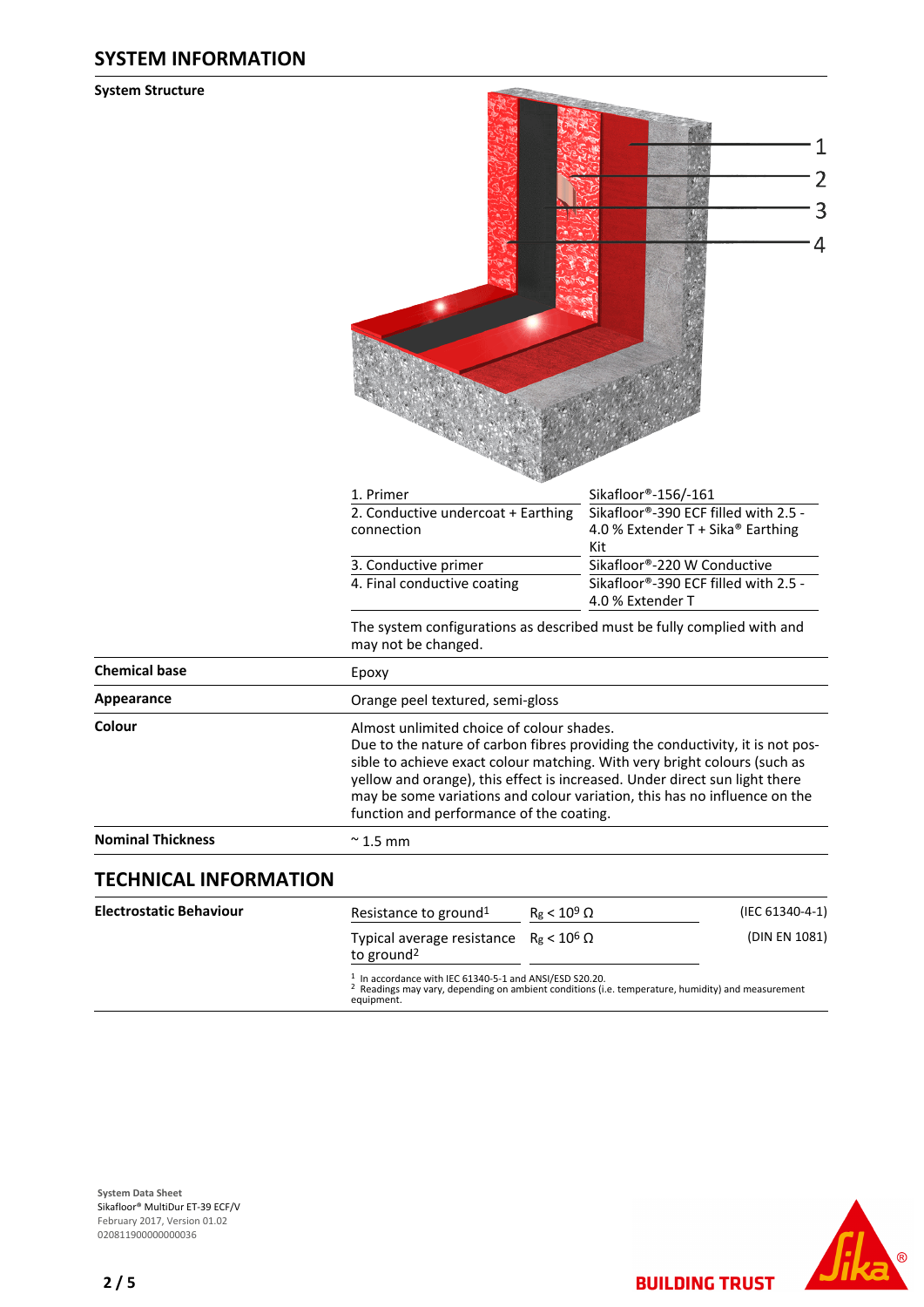# **APPLICATION INFORMATION**

| Consumption                          | Coating                                                                  |                                                                                                                                                                         | Product                                                            |                                  | Consumption                                                                     |                |  |
|--------------------------------------|--------------------------------------------------------------------------|-------------------------------------------------------------------------------------------------------------------------------------------------------------------------|--------------------------------------------------------------------|----------------------------------|---------------------------------------------------------------------------------|----------------|--|
|                                      | Primer                                                                   |                                                                                                                                                                         | Sikafloor®-156/-161                                                |                                  | $1-2 \times \degree 0.3 - 0.5 \text{ kg/m}^2$                                   |                |  |
|                                      | Scratch coat (if re-<br>quired)                                          |                                                                                                                                                                         | Sikafloor®-156/-161                                                |                                  | Refer to PDS of Sika-<br>floor®-156/-161                                        |                |  |
|                                      | Conductive undercoat                                                     |                                                                                                                                                                         | Sikafloor®-390 ECF<br>filled with 2.5 - 4.0 %<br><b>Extender T</b> |                                  | $1 \times 1.25$ kg/m <sup>2</sup>                                               |                |  |
|                                      |                                                                          | Sika <sup>®</sup> Earthing Kit<br>Earthing connection                                                                                                                   |                                                                    |                                  | 1 earthing point per ap-<br>prox. 200 -300 m <sup>2</sup> , min.<br>2 per room. |                |  |
|                                      | Conductive primer                                                        |                                                                                                                                                                         | Sikafloor®-220 W Con-<br>ductive                                   |                                  | 1 x 0.08 - 0.10 kg/m <sup>2</sup>                                               |                |  |
|                                      | Final conductive coat-<br>ing                                            |                                                                                                                                                                         | Sikafloor®-390 ECF<br>filled with 2.5 - 4.0 %<br><b>Extender T</b> |                                  | 1 x 1.25 kg/m <sup>2</sup>                                                      |                |  |
|                                      |                                                                          | These figures are theoretical and do not allow for any additional material<br>due to surface porosity, surface profile, variations in level or wastage etc.             |                                                                    |                                  |                                                                                 |                |  |
| <b>Ambient Air Temperature</b>       |                                                                          | +10 °C min. / +30 °C max.                                                                                                                                               |                                                                    |                                  |                                                                                 |                |  |
| <b>Relative Air Humidity</b>         | 80 % r.h. max.                                                           |                                                                                                                                                                         |                                                                    |                                  |                                                                                 |                |  |
| <b>Dew Point</b>                     |                                                                          | Beware of condensation!<br>The substrate and uncured floor must be at least 3 °C above dew point to<br>reduce the risk of condensation or blooming on the floor finish. |                                                                    |                                  |                                                                                 |                |  |
| <b>Substrate Temperature</b>         |                                                                          | +10 °C min. / +30 °C max.                                                                                                                                               |                                                                    |                                  |                                                                                 |                |  |
| <b>Substrate Moisture Content</b>    |                                                                          | <4 % pbw moisture content.<br>Test method: Sika Tramex Meter, CM-measurement or Oven-Dry-Method.<br>No rising moisture according to ASTM (Polyethylene-sheet).          |                                                                    |                                  |                                                                                 |                |  |
| <b>Waiting Time / Overcoating</b>    | Before applying Sikafloor®-390 ECF on Sikafloor®-156/161 allow:          |                                                                                                                                                                         |                                                                    |                                  |                                                                                 |                |  |
|                                      |                                                                          | Substrate temperature<br>$+10$ °C<br>$+20 °C$                                                                                                                           |                                                                    | <b>Minimum</b>                   |                                                                                 | <b>Maximum</b> |  |
|                                      |                                                                          |                                                                                                                                                                         |                                                                    | 24 hours                         |                                                                                 | 4 days         |  |
|                                      |                                                                          |                                                                                                                                                                         |                                                                    | 12 hours                         |                                                                                 | 2 days         |  |
|                                      | $+30 °C$                                                                 | 8 hours                                                                                                                                                                 |                                                                    |                                  | 1 days                                                                          |                |  |
|                                      | Before applying Sikafloor®-220 W Conductive on Sikafloor®-390 ECF allow: |                                                                                                                                                                         |                                                                    |                                  |                                                                                 |                |  |
|                                      |                                                                          | Substrate temperature                                                                                                                                                   |                                                                    | Minimum                          |                                                                                 | <b>Maximum</b> |  |
|                                      | $+10 °C$                                                                 |                                                                                                                                                                         |                                                                    | 48 hours                         |                                                                                 | 6 days         |  |
| $+20 °C$                             |                                                                          |                                                                                                                                                                         | 24 hours                                                           |                                  | 4 days                                                                          |                |  |
|                                      | +30 °C                                                                   |                                                                                                                                                                         |                                                                    | 18 hours                         |                                                                                 | 2 days         |  |
|                                      |                                                                          | Before applying Sikafloor®-390ECF on Sikafloor®-220 W Conductive allow:                                                                                                 |                                                                    |                                  |                                                                                 |                |  |
|                                      |                                                                          | Substrate temperature                                                                                                                                                   |                                                                    | Minimum                          |                                                                                 | <b>Maximum</b> |  |
|                                      |                                                                          | $+10$ °C                                                                                                                                                                |                                                                    | 26 hours<br>17 hours             |                                                                                 | 7 days         |  |
|                                      |                                                                          | $+20 °C$                                                                                                                                                                |                                                                    |                                  | 5 days                                                                          |                |  |
|                                      |                                                                          | +30 °C<br>12 hours<br>4 days<br>Times are approximate and will be affected by changing ambient condi-<br>tions particularly temperature and relative humidity.          |                                                                    |                                  |                                                                                 |                |  |
| <b>Applied Product Ready for Use</b> | <b>Temperature</b>                                                       |                                                                                                                                                                         | <b>Foot traffic</b>                                                | <b>Light traffic</b>             | <b>Full cure</b>                                                                |                |  |
|                                      | $+10$ °C                                                                 |                                                                                                                                                                         | $~\sim$ 48 hours                                                   | $\sim$ 48 hours                  | $\approx$ 14 days                                                               |                |  |
|                                      | $+20 °C$                                                                 |                                                                                                                                                                         | $\approx$ 30 hours                                                 | 30 hours                         | $\approx$ 10 days                                                               |                |  |
|                                      | +30 °C                                                                   | $\approx$ 20 hours                                                                                                                                                      |                                                                    | $\sim$ 20 hours<br>$\sim$ 7 days |                                                                                 |                |  |
|                                      | conditions                                                               | Note: Times are approximate and will be affected by changing ambient                                                                                                    |                                                                    |                                  |                                                                                 |                |  |

# **PRODUCT INFORMATION**

Packaging **Packaging Please refer to individual Product Data Sheet.** 

**System Data Sheet** Sikafloor® MultiDur ET-39 ECF/V February 2017, Version 01.02 0208119000000000036

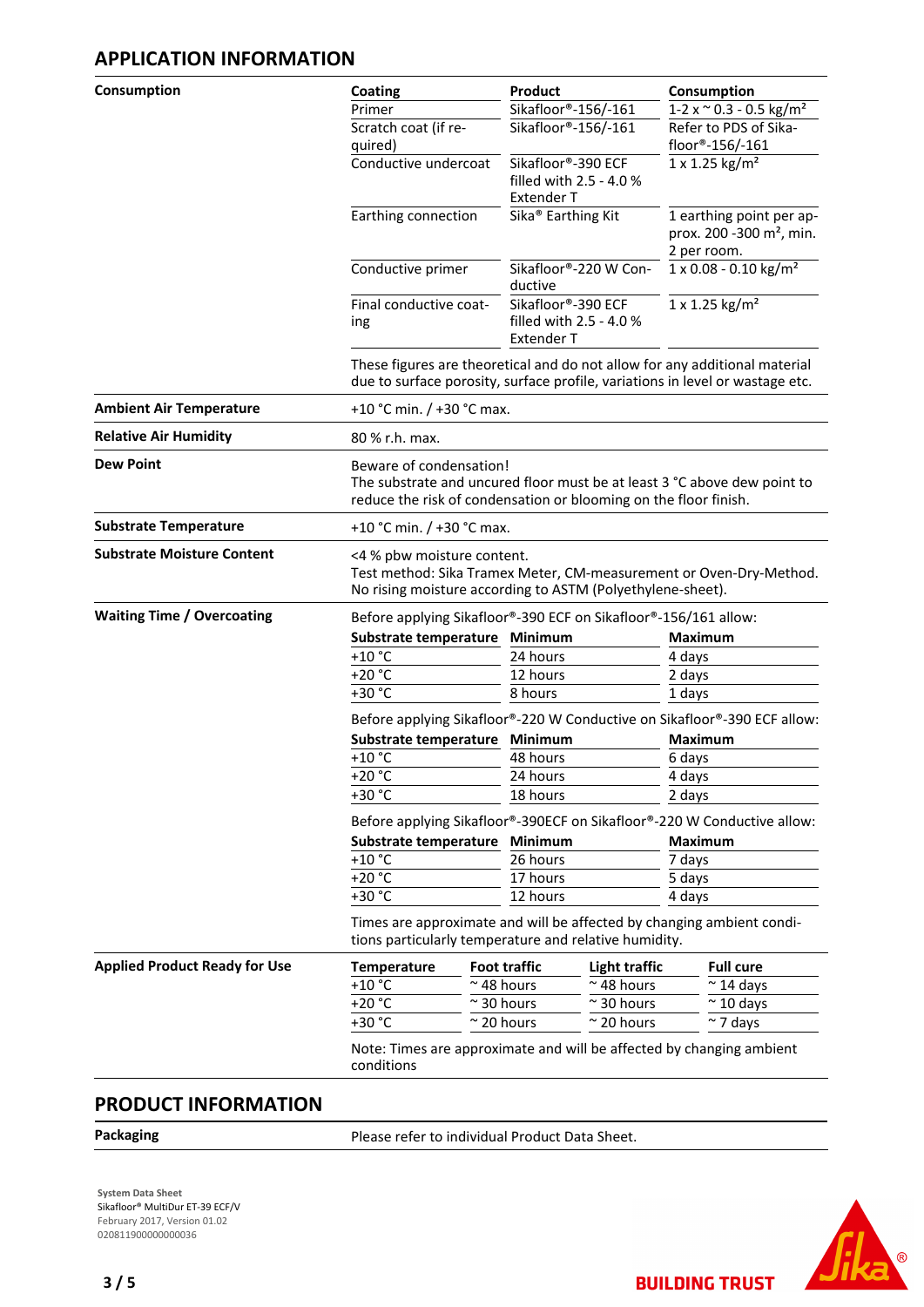### **Storage Conditions** Please refer to individual Product Data Sheet.

## **FURTHER DOCUMENTS**

Please refer to:

- **.** Sika<sup>®</sup> Information Manual Mixing and Application of Flooring Systems
- Sika® Information Manual Surface Evaluation & Preparation

# **LIMITATIONS**

- Due to the nature of carbon fibres providing the con-▪ ductivity, surface irregularities might be possible. This has no influence on the function and performance of the coating.
- **Do not apply the Sikafloor® MultiDur ET-39 ECF/V** system on substrates in which significant vapour pressure may occur.
- Do not blind the primer.
- The freshly applied final conductive coating of the Sikafloor® MultiDur ET-39 ECF/V system must be protected from damp, condensation and water for at least 24 hours.
- Only start application of Sikafloor® conductive primer after the priming coat has dried tack-free all over. Otherwise there is a risk of wrinkling or impairing of the conductive properties.
- Under certain conditions, underfloor heating com-▪ bined with high point loading, may lead to imprints in the resin.
- If heating is required do not use gas, oil, paraffin or other fossil fuel heaters, these produce large quantities of both CO2 and H2O water vapour, which may adversely affect the finish. For heating use only electric powered warm air blower systems.
- **The incorrect assessment and treatment of cracks** may lead to a reduced service life and reflective cracking - reducing or breaking conductivity.
- For exact colour matching, ensure the final conduct-▪ ive coating of the Sikafloor® MultiDur ET-39 ECF/V system in each area is applied from the same control batch numbers.
- Please note, that measuring results of the orange peel textured Sikafloor® MultiDur ET-39 ECF/V system may vary due to a difference in surface profile.
- **The test person, ambient conditions, measurement** equipment, cleanliness of the floor have a substantial influence on the measurement results.

All measurement values for the Sikafloor® MultiDur ET-39 ECF/V system stated in the system data sheet (apart from the ones referring to proof statements) were measured under the following conditions:

| Ambient conditions:                     | +23 °C/50%              |
|-----------------------------------------|-------------------------|
| Measurement device for                  | Metriso 2000 (Warmbier) |
| the Resistance to Ground: or comparable |                         |
| Surface resistance probe:               | Tripod electrode acc.   |
|                                         | <b>DIN EN 1081</b>      |

The number of conductivity measurements is strongly recommended to be as shown in the table below: **Ready applied area Number of measure-**

**System Data Sheet** Sikafloor® MultiDur ET-39 ECF/V February 2017, Version 01.02 020811900000000036

|                         | ments              |  |
|-------------------------|--------------------|--|
| $<$ 10 m <sup>2</sup>   | 6 measurements     |  |
| $< 100 \text{ m}^2$     | 10-20 measurements |  |
| $<$ 1000 m <sup>2</sup> | 50 measurements    |  |
| $<$ 5000 m <sup>2</sup> | 100 measurements   |  |

In case of values lower/higher as required, additional measurements has to be carried out, approx. 30 cm around the point with insufficient readings. If the newly measured values are in accordance with the requirements, the total area is acceptable. Installation of earthing points: Please refer to the Method Statement: "MIXING & APPLICATION OF FLOORING SYSTEMS".

Numbers of earth connections: Per room at least 2 earthing points. The optimum number of earth connections depends on the local conditions and should be specified using available drawings.

# **VALUE BASE**

All technical data stated in this Product Data Sheet are based on laboratory tests. Actual measured data may vary due to circumstances beyond our control.

# **LOCAL RESTRICTIONS**

Please note that as a result of specific local regulations the performance of this product may vary from country to country. Please consult the local Product Data Sheet for the exact description of the application fields.

# **ECOLOGY, HEALTH AND SAFETY**

For information and advice on the safe handling, storage and disposal of chemical products, users shall refer to the most recent Safety Data Sheet (SDS) containing physical, ecological, toxicological and other safety-related data.

# **LEGAL NOTES**

The information, and, in particular, the recommendations relating to the application and end-use of Sika products, are given in good faith based on Sika's current knowledge and experience of the products when properly stored, handled and applied under normal conditions in accordance with Sika's recommendations. In practice, the differences in materials, substrates and actual site conditions are such that no warranty in respect of merchantability or of fitness for a particular purpose, nor any liability arising out of any legal relationship whatsoever, can be inferred either from this information, or from any written recommendations, or from any other advice offered. The user of the product must test the product's suitability for the intended application and purpose. Sika reserves the right to change the properties of its products. The proprietary rights of third parties must be observed. All orders are accepted subject to our